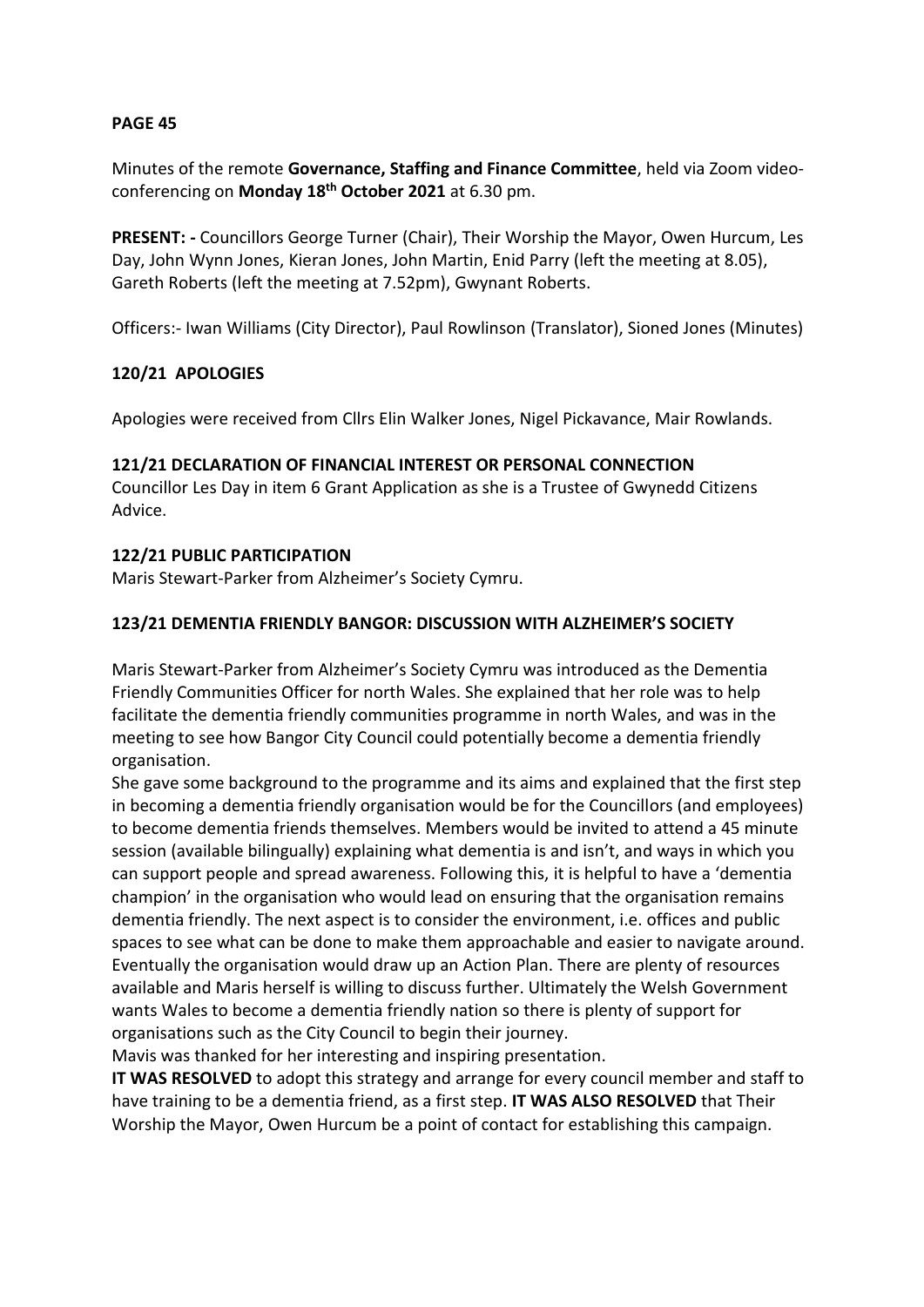#### **124/21 EVENTS UPDATE AND FINANCIAL SUPPORT APPLICATIONS**

(i) Halloween Pier event

Cllr Enid Parry reported that a family Halloween event was being organised on the Pier on the 30th October, from 3-7pm. This would include Halloween costumes, Samba band, the Encôr choir, circus acts and refreshments. The main organisers are the Bangor Arts Initiative and they have asked the Council for a match-funding donation of up to £500.

**IT WAS RESOLVED** to contribute to this event but to ask for a report detailing how the money was being spent.

(ii) Fireworks display

The City Director reported that this event which was scheduled to take place on the Pier had had to be cancelled. The previous week similar events were being cancelled in other towns across north Wales, due to fears over Covid-19. Were the event in Bangor to proceed, it would potentially attract thousands of people from the north west, with huge implications for health and safety, Covid and otherwise on the Pier. This was why an urgent announcement cancelling the fireworks had been made the previous week. The members all AGREED with this decision. A brief discussion followed about the way forward for next year. The Lions Club used to organise a popular display on Beach Road, however, their membership is getting older and with fewer volunteers, and therefore unlikely to be able to cope with the event again.

**IT WAS RESOLVED** that the Council thinks about staging a firework display next year, this would need a lot of planning and should be considered therefore in plenty of time.

(iii) Remembrance Sunday

The City Director reported that preparations were going ahead and invitations had been sent out. A new sound system was needed, with the old one being ineffective and possibly dangerous. A new one has been ordered for around £500, with the funds to come from the Events budget. A further £500 had been allocated for refreshments in Penrhyn Hall afterwards, this to come from the budget for Remembrance Sunday.

Members APPROVED the above arrangements. One member asked whether white poppies from the Peace Pledge Union could be displayed once again and all were in favour of this.

(iv) Awyr Las Pier Launch Event

An event similar to last year's was to be held on  $10<sup>th</sup>$  December, where families could sponsor a light on the Pier to celebrate and remember loved ones. Bangor Community Group is also organising entertainment to go alongside the Awyr Las Pier launch event. They have asked for £200 to buy presents to be given by Santa.

**IT WAS RESOLVED** to give £200 to Bangor Community Group.

# **125/21 GRANT APPLICATION: GWYNEDD CITIZENS ADVICE**

Detailed background papers from CAB had been sent out prior to the meeting. Gwynedd Citizens Advice usually received an annual contribution (£1,500) from Bangor City Council, however this had not happened in 2020/21. They explained that this donation helped to keep their Bangor office going.

All were in favour in principle, however, it was pointed out that Gwynedd Citizens Advice does not acknowledge the donation in its annual report. It was felt that people needed to know that Bangor City Council contributes to the service; it would also be just one more way of replying to the popular question of what does the Council DO?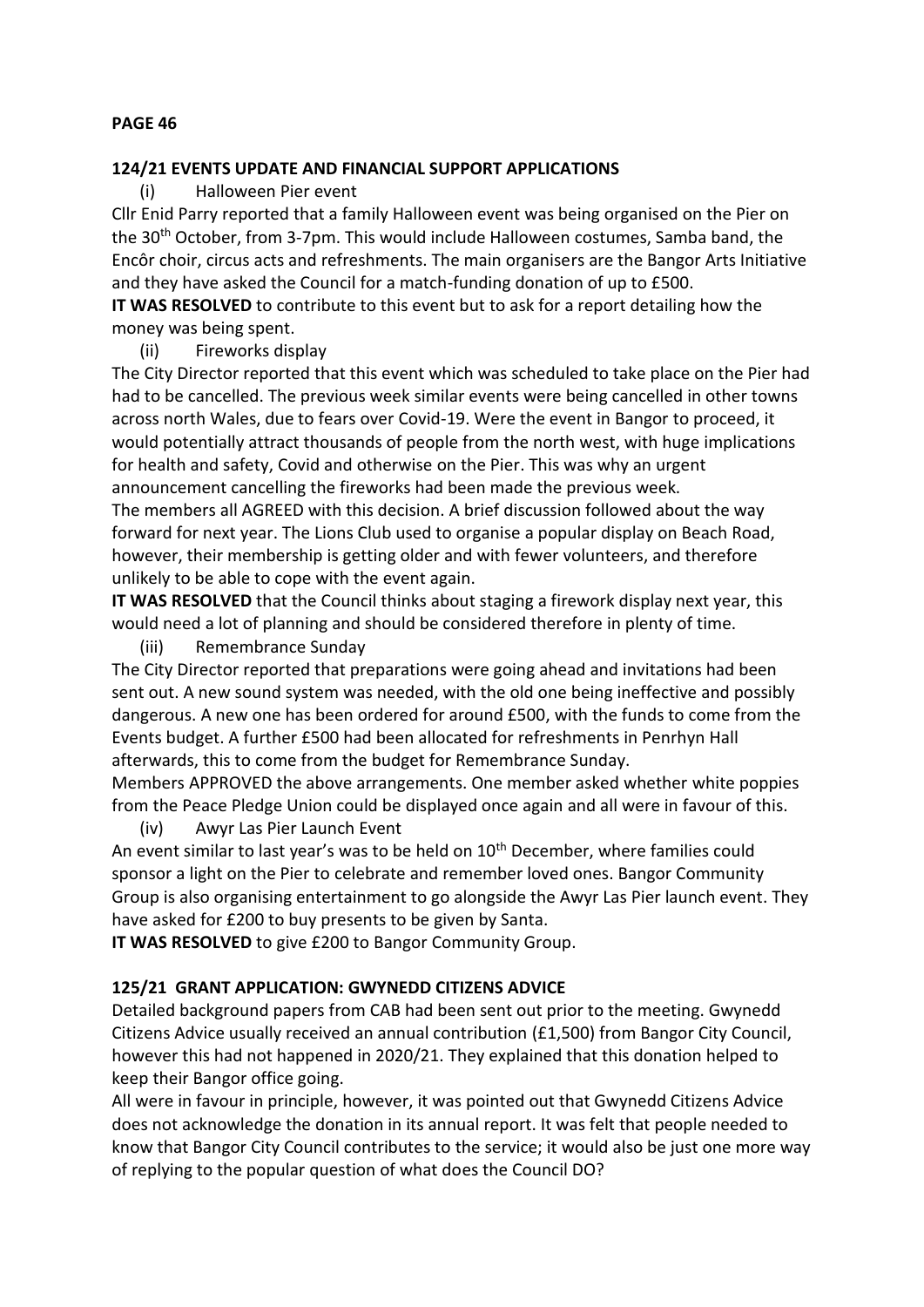**IT WAS RESOLVED** to make a contribution of £1,500 for 2021/22 subject to the above.

## **126/21 STAFF STRUCTURE**

**IT WAS RESOLVED** to exclude the press and public from this item. The item was held in camera.

#### **127/21 GLYNDWR PLAQUE: CITY DIRECTOR UPDATE**

Following recent discussions about erecting a plaque noting the location of the famous Tripartite Agreement, the City Director reported that there is now some doubt as to the exact location. Having consulted leading historians, it would now appear that the building housing *So Chic* was the Dean's house and not the Archdeacon's. Although no-one is really sure, the consensus is that the location would actually have been Penrhyn Hall itself. There was some discussion about the value of erecting a plaque if the historical details are unclear. However, as the wording says "it is believed …" it was felt that Penrhyn Hall would be a suitable place to erect it and **IT WAS RESOLVED** to continue with this scheme.

## **128/21 LOCAL DEMOCRACY AND BOUNDARY COMMISSION: GWYNEDD BOUNDARY REFORMS AND BOUNDARY COMMISSION FOR WALES 2023 REVIEW CONSULTATION**

a) The Boundary Commission has announced that the number of seats on Gwynedd Council is being reduced from 75 to 69, with Bangor going down from 11 seats to 7. Members were unhappy with this substantial loss for Bangor. It was explained that one possible reason was that students are no longer automatically registered on the electoral roll, so it appeared that Bangor's population had decreased but this is not the case.

**IT WAS RESOLVED** that the Council write to Gwynedd Council and Welsh Government to voice their concerns about this lack of representation.

- b) The Boundary Commission has proposed changes to electoral wards for the Westminster government. Under the new proposals, the Arfon constituency would disappear, Bangor would be split in half with the City Centre joining the Aberconwy constituency and half of Penrhosgarnedd joining Dwyfor Meirionnydd. Again **IT WAS RESOLVED** to express concerns about this artificial division and ask that the whole of Bangor be kept as one unit.
- c) Following on from these discussions, it was noted that members were still unclear about the future composition of Bangor City Council. It is believed that the same number of Councillors would be kept but with a redistribution of wards. However, no record of decisions could be found after November 2018. **IT WAS RESOLVED** to seek clarity on this issue from Gwynedd Council, bearing in mind the forthcoming elections in May 2022.

# **179/21 COUNCIL BUDGET: VIREMENT OF FUNDS**

The City Director reported that another £3k was needed to set up the CCTV system on the Pier, as previously agreed. He proposed transferring £2k from the events budget (fireworks) to the CCTV budget line. Also £1k from the presently unused twinning budget. All were in favour.